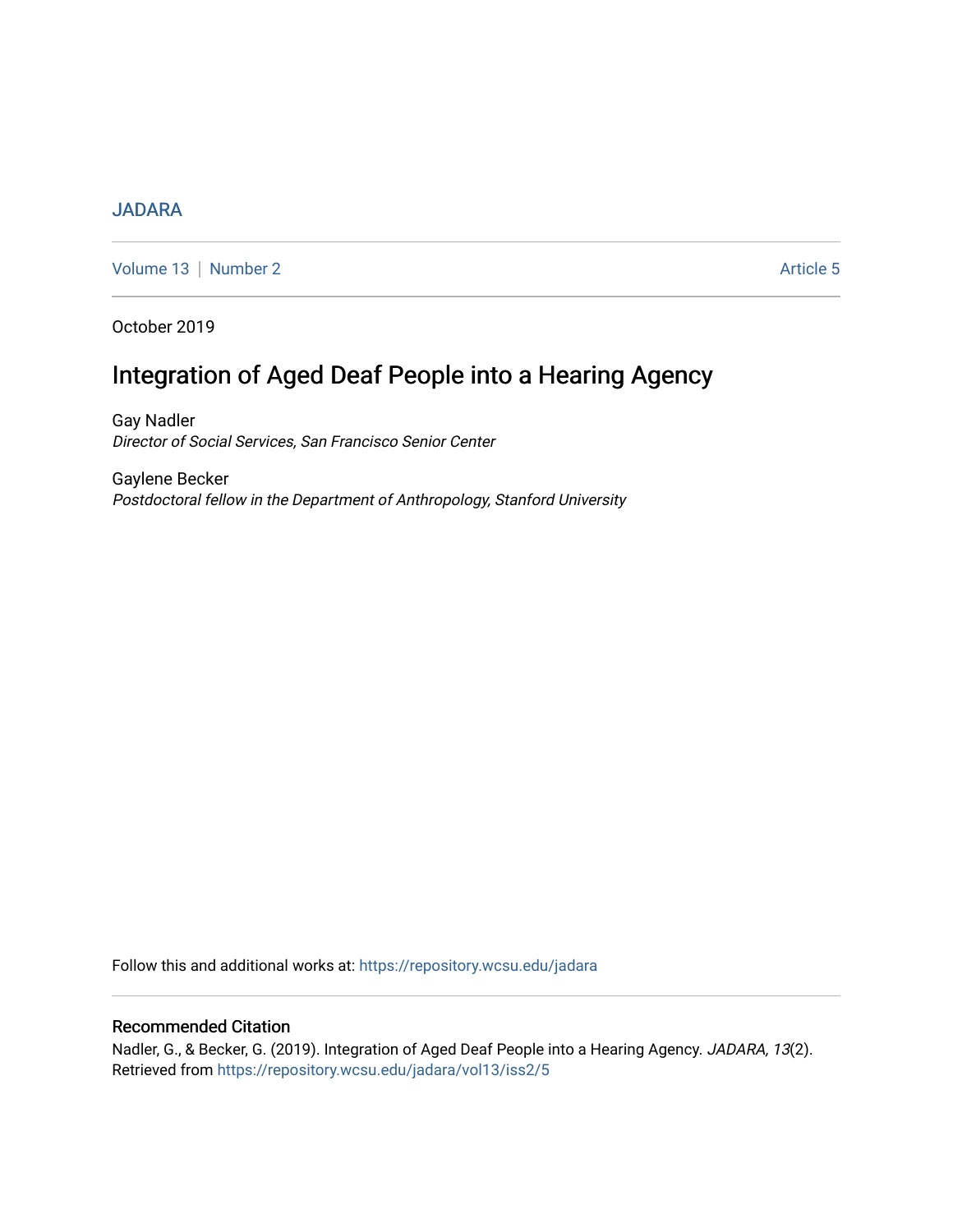#### Gay Nadler, L.C.S.W. Gaylene Becker, Ph.D.

Professionals who provide services to deaf people often do so in agencies which cater only to the deaf in order to meet their special com munication needs. Deaf people themselves are frequently more comfortable seeking services at such an agency. The separate delivery of ser vices is especially appropriate where services are highly specialized, for example, for young deaf people who are making the transition to adulthood. Where the needs of the deaf overlap with those of the general population, however, intergrated services are most desir able. Specifically, old people who were born deaf or who lost their hearing in early child hood have special needs which are related not only to deafness but to aging as well. We have found that integration of the deaf into a hear ing agency optimizes access to services for older people and enhances their self-esteem. In this paper we will discuss the development of such an integrated program and its implica tions for the provision of services to different groups of people in the deaf community.

## HISTORY OF THE PROGRAM

Since the inception of the senior center movement more than 30 years ago, there has been an increasing range of services and pro grams designed to meet the particular needs of the nation's elderly. These services have been provided by churches, community groups, senior centers, and other specialized agencies and health institutions. Until recently, these services were utilized primarily by older people with normal hearing and recent hearing impairments.

In 1973 a social worker who was fluent in sign language and active in the deaf commu nity began the ground work to include deaf people in the activities of the San Francisco Senior Center, for which she worked. She began to attend the monthly socials of deaf elders. Eventually, with the cooperation of both deaf and hearing community leaders, three workshops for this age group were spon sored by the Deaf Counseling, Advocacy and Referral Agency (DCARA), a local agency ser ving deaf clients of all ages.

The first of these workshops was held at the San Francisco Senior Center. When 85 deaf people came and learned about services avail able to them, they expressed an interest in par ticipating in the Center's program. Although the workshop was held when the Center was closed, workshop participants found that if they wanted to utilize the Center, they were ex pected to come during regular hours when hearing people were present. They were reluc tant to do this because no deaf people were involved in the operation or programming of the Center.

The San Francisco Senior Center was, how ever, the most appropriate agency in which to begin multi-purpose programming for the deaf. It was, in fact, the only possible choice because it: (1) was an established agency serv ing the elderly; (2) had a social worker who was

Ms. Nadler is Director of Social Services, San Francisco Senior Center and Dr. Becker is a postdoctoral fellow in the Department of Anthropology, Stanford University.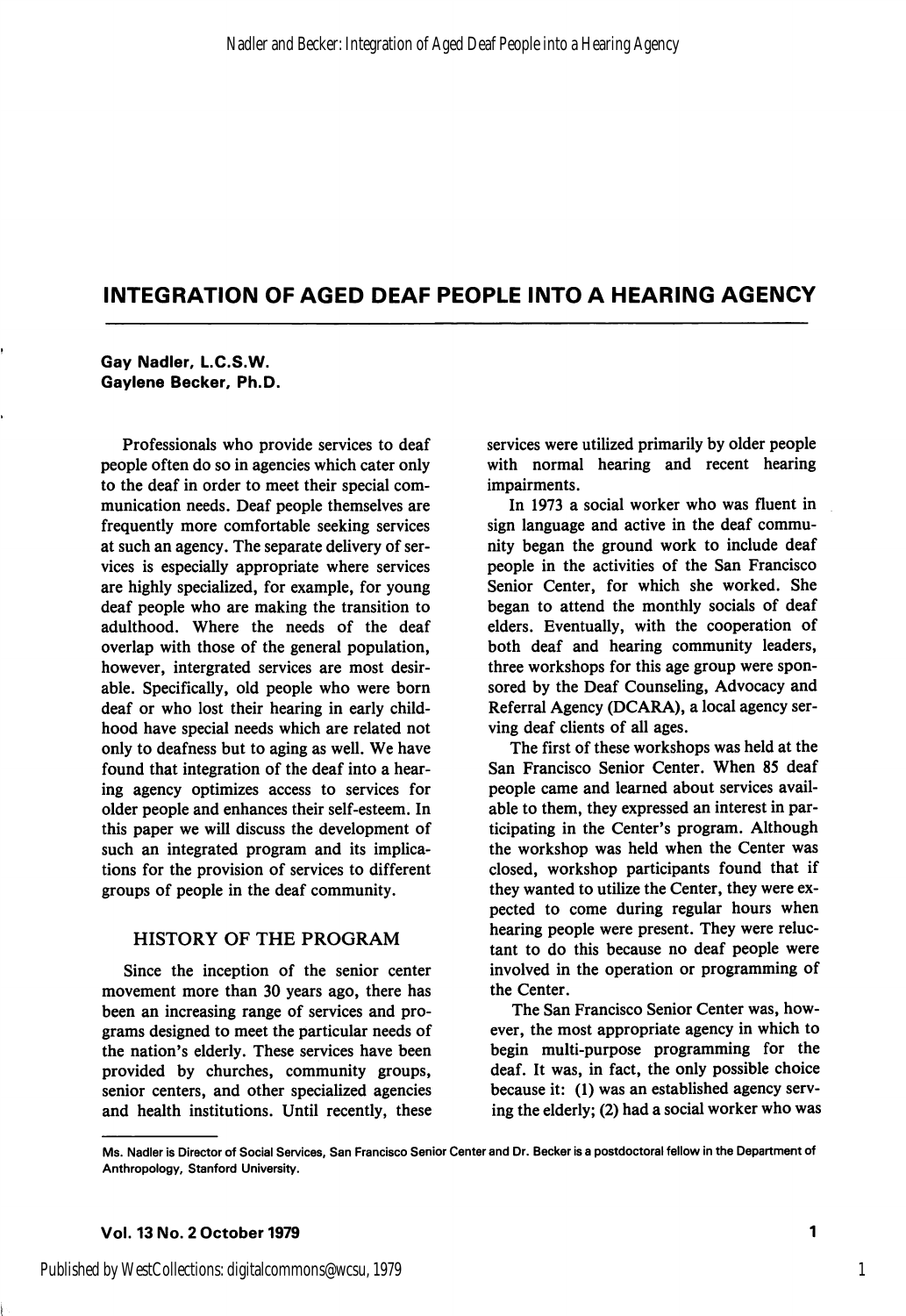fluent in sign language; (3) was willing to welcome deaf people as clients; (4) wished to cooperate in seeking funding to hire deaf staff; and (5) was in a central location, easily access ible by bus.

Deaf people over 60 were welcomed. The program was advertised through the deaf com munity's grapevine and through various per sonal appearances of the social worker at com munity events. Deaf people visited the Center, and then did not come back. When one of the deaf leaders who had participated in the organization of the workshops expressed an interest in working at the Center, a grant pro posal was written in cooperation with DCARA to Hoffman La Roche Pharmaceutical Com pany in order to hire her as a bridge for the aged deaf. When the grant was awarded, she was hired as a regular staff member of the agency. Subsequently, the San Francisco Senior Center applied for and received funding from the San Francisco Foundation and United Way. Deaf people then began to par ticipate in the activities of the Center and to utilize its services.

#### PROGRAM IMPLEMENTATION

The Center operates six days a week and provides an extensive range of services to over 5,000 people 60 years of age and over each year. Services offered by the Center include a meal program, health services, counseling, social services, and an educational and recrea tional program.

Although the social worker and the other hearing staff work directly with the Deaf Pro gram, the program coordinator has the primary responsibility for planning and carry ing out the program. It was important that the responsibility of the Deaf Program should belong initially to a skilled deaf person who was known to the deaf community. The coor dinator, a deaf woman, satisfied those require ments and was an age peer as well. Her first priority was to educate the hearing staff and clients about deafness.

#### EDUCATION

Education is imperative in carrying out the concept of integration in serving the deaf. The educational process for staff members has been of necessity a subtle and continuous one. The coordinator of the program was the first deaf person many hearing people encountered, and individuals asked her a variety of ques tions, such as ''Why don't you speak?", "Why can't you read lips?", and "How are you awakened in the morning?" She answered these questions with an openness that made people comfortable and that helped to establish rapport.

The primary goal of the Deaf Program staff is to promote enthusiasm and understanding about deafness among the Center staff and clients and to intervene in misunderstandings that may arise. The staff of the Deaf Program are alert to all situations where clarification about deafness may be necessary. Sign language classes are offered which are especi ally geared to the needs of hearing staff and clients.

As for the deaf participants, the coordi nator recognized the difficulties deaf people would intitially have in participating in a "hearing" agency. Looking back, she said, "The deaf are shy. We needed to help them to feel comfortable" (Clark, 1978).

#### SPECIAL SERVICES

Although the staff hoped that the program would be completely integrated, it became ap parent that some separate activities would be necessary in order for deaf clients to become acclimated. Therefore, when deaf clients re quested their own room for socializing, they were accommodated. To reach the room, how ever, they had to walk through the entire Center, seeing hearing clients and observing various activities on the way. Deaf clients became accustomed to the Center by observing the way it functioned.

Gradually, the deaf group grew, and requested a larger space. The main lounge, central to all Center activities, was assigned to them one day a week. The ease of access to this area encourages deaf and hearing clients to mingle and to participate in the programming in the Lounge. Deaf clients state that they are proud to be in the Lounge, where hearing peo ple can see them sign to each other and can participate in their programs.

 $\overline{2}$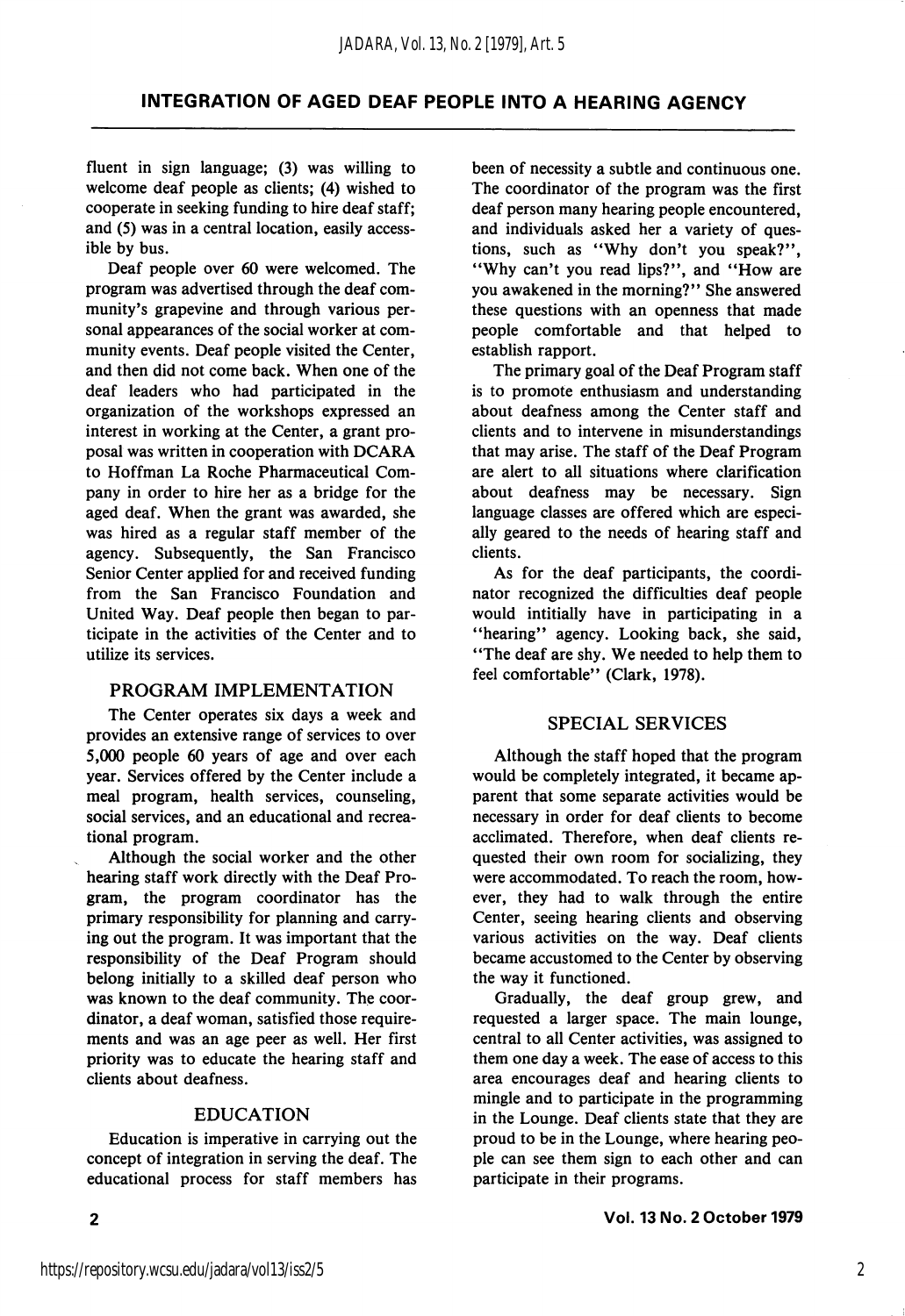Until recently, interpreting services were provided free of charge in order for deaf clients to participate in the other activities of the Center. Many older deaf people have little experience in the use of interpreters in one-toone situations. Although they were accus tomed to having interpreters in large groups, they initially avoided many services and pro grams which were available to them because they anticipated having to write back and forth and fill out forms on their own. Much of the education process not only revolved around their right to services, but their right to utilize interpreters as well.

An interpreter is often unnecessary except as a bridge between the deaf client and hearing clients and teachers. For example, if a deaf person hesitates to enter a class composed only of hearing people, a staff interpreter accom panies that person until rapport is established. Increasingly, in informal situations the role of the interpreter has been supplanted by the presence of deaf staff members who introduce deaf clients into new situations by commu nicating with other staff members and clients through writing or sign language. Deaf clients who witness these transactions lose their hesitancy when they observe the equality of deaf and hearing people.

Some of the special needs of the aged deaf were not recognized at the program's inception because of the subtlety of certain differences between the hearing and the deaf aged. The Center is located on a major bus line but has no accessible, free parking. Parking has never been a concern in the past because hearing peo ple in San Francisco generally stop driving in their sixties and use the public transportation system. In contrast, the dispersed nature of the deaf community mitigates against ceasing to drive. Deaf clients generally come to the Center from across the city or from a distant suburb, while hearing clients usually live in the surrounding neighborhoods. Deaf clients con tinue to use their car as their "telephone," and consequently drive well into their seventies in order to maintain contact with their friends.

#### SOCIAL SERVICES

Any person who is new to an agency serving older people is usually reluctant to seek

Vol. 13 No. 2 October 1979

services. Initially, whenever deaf clients re quested services, the staff would immediately respond to the request in order to make the en counter a successful one. Eventually, as deaf people became part of the regular program, they began to learn the importance of making appointments with staff members in order to secure services. They also began to give the staff advance notice when they needed an interpreter. Thus, they took on their share of the responsibility for receiving social services.

Finally, as trust was established, deaf peo ple began to avail themselves of the services of the social worker. The social worker took primary responsibility for educating deaf clients about resources so that each client could choose what was best for him or her, for example, whether to seek health care under a private physician or visit the Health Clinic at the Center.

The public nature of sign language miti gates against privacy in the deaf community (Meadow, 1972), and consequently, the con cept of confidentialilty was foreign to many clients. When clients met with the social worker, confidentiality was stressed and exem plified; the social worker never discussed any thing with a person until complete privacy was ensured. This policy was followed by all the staff. Deaf staff members, however, were under pressure initially from deaf clients to share confidential information. Repeated ef forts to educate deaf clients and staff about confidentiality have been successful.

## ENHANCING THE PEER SUPPORT SYSTEM

Although some deaf people participate in the regular program, most prefer to come to the socials scheduled for Thursdays. Weekly attendance varies, from 25 to 50 people. Discussion groups, lectures, cards, and socializing are the staples of these socials. In dividuals also take care of their personal business, e.g., seeing the social worker about a personal problem or setting up a doctor's appointment. The entire staff of the Deaf Pro gram is present on Thursdays to ensure that everyone's needs are met.

Older deaf people have developed the basis for a strong system of social support over their

3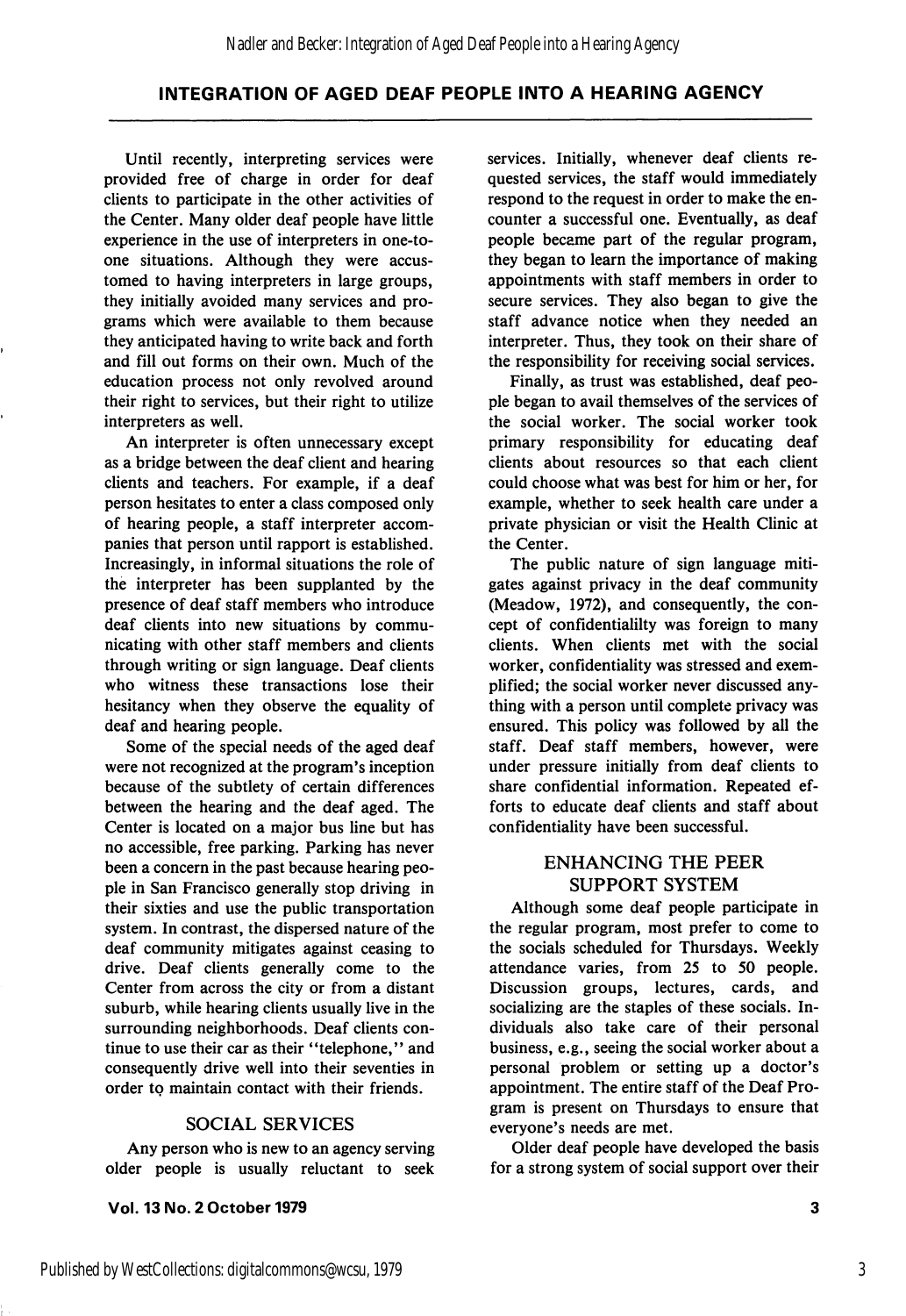lifetime (Becker, 1978). Frequent social con tact with their peers enables them to continue to rely on each other to meet their basic needs as they age. The patterns of membership in voluntary associations that they develop over the life cycle enhances this process, and in old age a central meeting place has particular significance. Many clients have commented on the importance of this weekly event in decreas ing their feelings of isolation and loneliness. One woman said, "Five years ago there was nothing in San Francisco for older deaf people to do during the day. I used to get so lonely. Now I have somewhere to go."

#### SIGNS OF INTEGRATION

As deaf people became comfortable at the Center, their numbers grew and they began to take part in other activities. As a result, new staff members were added: two senior aides (who are deaf) teach classes and visit deaf peo ple in their homes; an interpreter-aide inter prets for the coordinator and arranges inter preting services; and a program assistant participates in administration and planning.

The first integrated activity deaf people par ticipated in was the hot meal program. Lunch time announcements were interpreted so that deaf clients had equal access to information about services and programs.

As deaf people became more involved, they wanted to become members. All clients who attend regularly are urged to become members and pay nominal dues of \$1.00 a month. The deaf person's desire to become a member marked a significant change in his or her atti tude toward the Senior Center because it sym bolized identification with an organization based on age rather than on hearing impair ment. Deaf clients now view membership as a major commitment in which they have con siderable investment. They exert pressure on their peers to join, as do the hearing clients.

A deaf person has been elected to the Members' Council, the democratic tool by which clients have direct input into the development of policies regarding the Center. Deaf people thus have a voice in the affairs of the entire Center.

Trips run by the Center now include an in

terpreter and deaf clients. The informal atmos phere that prevails on trips encourages deaf and hearing clients to interact and become ac quainted. Similarly, deaf people participate in community college classes that are held at the Center. As the program has been integrated in to the life of the Center, deaf staff members take an active role in teaching activities. For example, a deaf staff members teaches photog raphy to hearing clients.

## THE IMPLICATIONS OF INTEGRATION

Originally, when the staff contemplated starting the program, they foresaw only the ways in which the aged deaf could benefit. Although they realized the program would create change, which often promotes indivi dual growth, the staff did not anticipate ways in which hearing people at the Center might profit. As integration of deaf people into this hearing agency has taken place, we have observed the impact of the Deaf Program on the lives of the Center's hearing staff and clients.

It is difficult to ascertain who has benefitted the most; it is apparent that the positive aspects of integration far outweigh any prob lems that have arisen. For example, staff became more visually aware of the clients' needs from working with deaf staff who were more in tune with visual cues. At one work shop deaf staff members were quick to notice that people were tiring and needed time to stretch. In addition, hearing staff members have gained a new understanding of cultural differences from working with deaf people. Staff now convey new warmth to other clients who are different from themselves (as deaf clients were), regarding both impairment and cultural variation.

All clients have been "desensitized" to variations in communication ability as sign language has become commonplace. Hearing people seldom stop to stare at those who are signing to each other and many people have learned simple signs, such as the sign for coffee which is used at the noon meal. Such accep tance of sign language has greatly decreased the stigma attached to deafness. This shift in

4